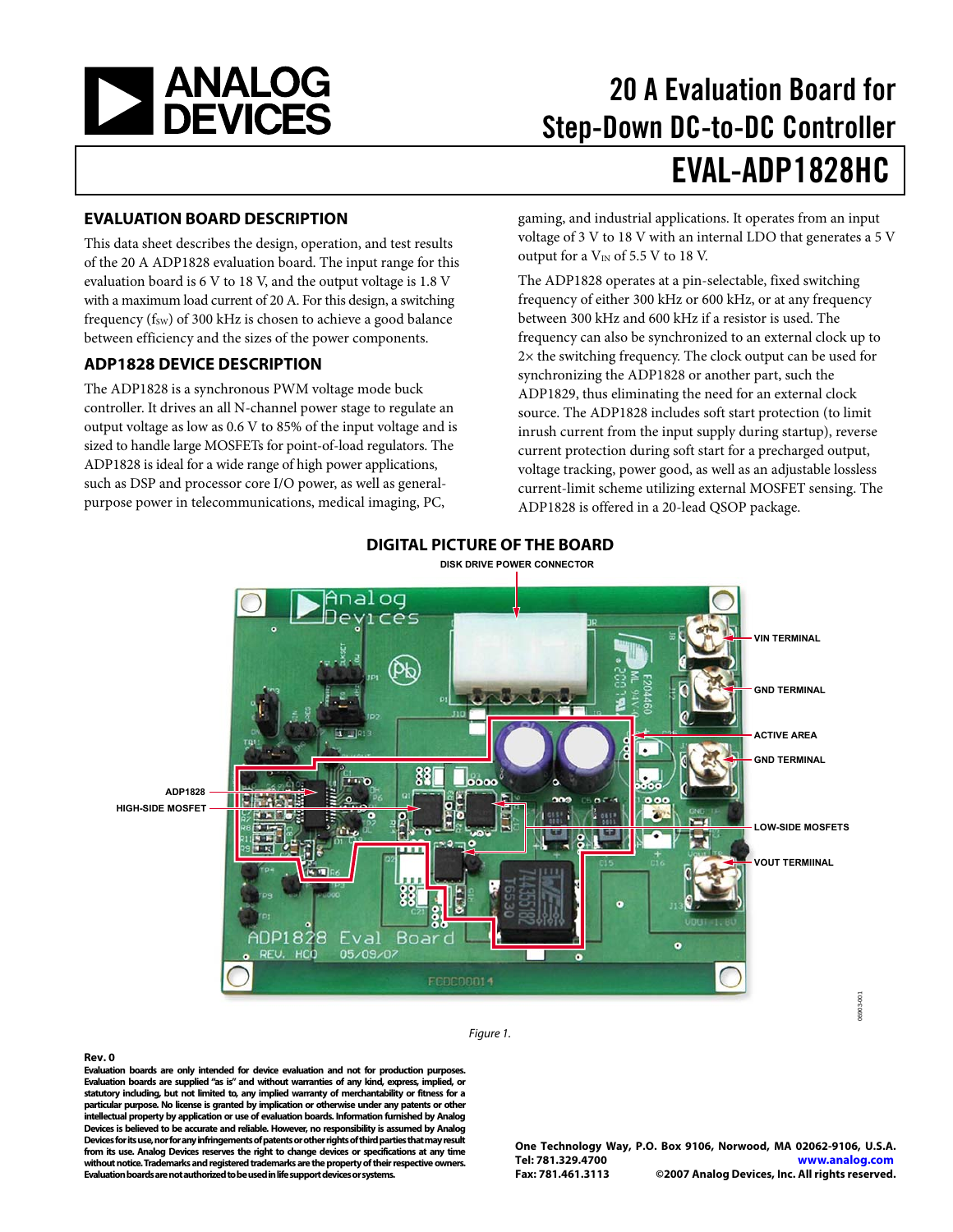### <span id="page-1-0"></span>**TABLE OF CONTENTS**

### **REVISION HISTORY**

8/07-Revision 0: Initial Version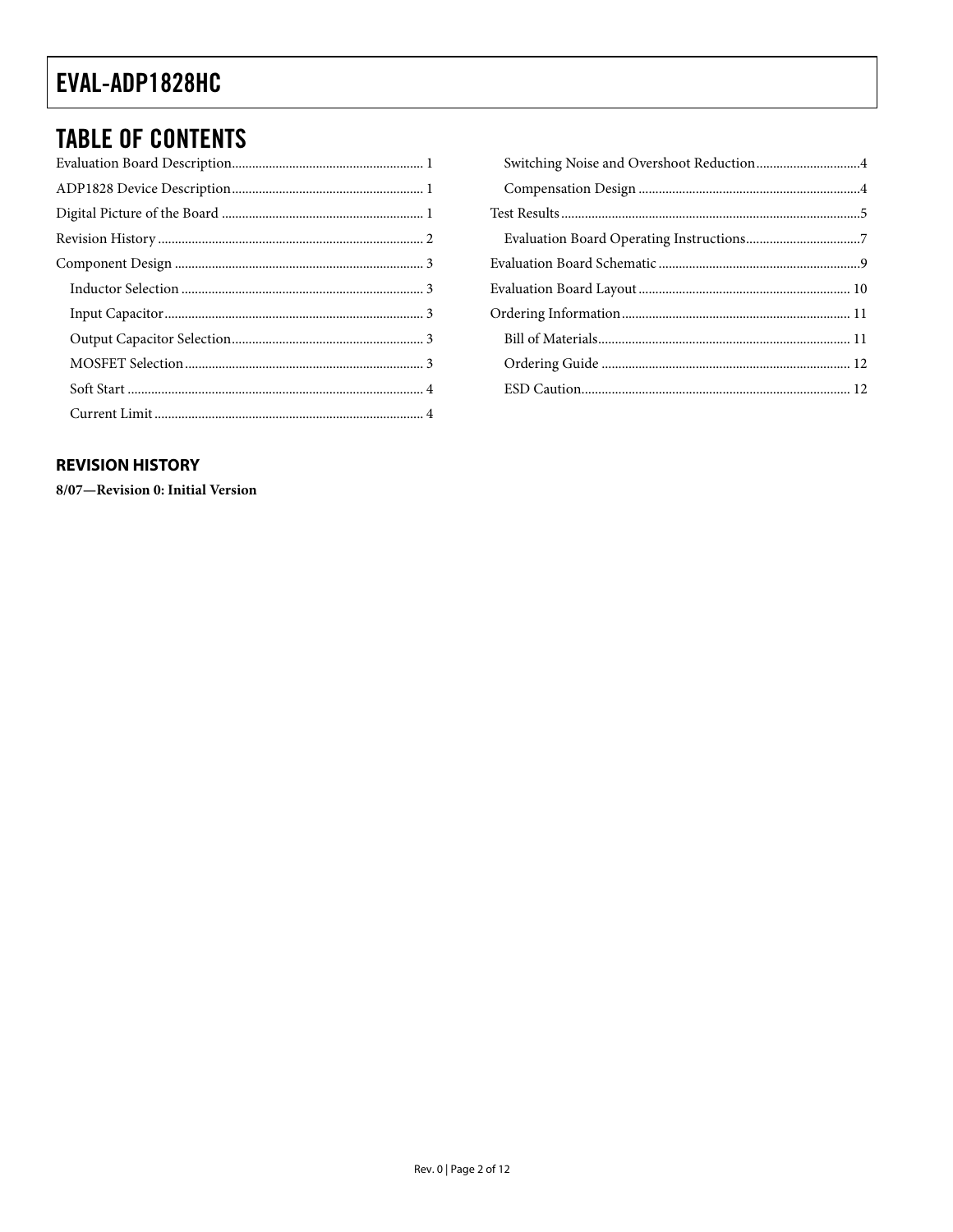### <span id="page-2-0"></span>COMPONENT DESIGN

For information in selecting power components and calculating component values, see the ADP1828 data sheet.

### **INDUCTOR SELECTION**

For this design, a 0.82 μH inductor with a 27 A saturation current rating (744355182 from Würth Elektronik Group) is selected. This is a compact flat-wire inductor with a ferrite core, which offers high performance in terms of low R<sub>DC</sub> and low core loss.

#### **INPUT CAPACITOR**

For input voltages up to 18 V and a load up to 20 A, 35 V multilayer ceramic capacitors (MLCCs) can be used. However, the 35 V MLCCs are expensive and many of them are needed. An alternative solution is to use the inexpensive aluminum electrolytic capacitors, but they are fairly large and bulky and have large ESR at low temperatures. Another alternative is to use the OS-CON™ polymer capacitors from Sanyo or the equivalent from another manufacturer because such capacitors offer a relative small size, low ESR, and high current ripple rating.

For this design, if the input voltage is 18 V and the inductor is 0.82 μH, the inductor current ripple is calculated to be about 6.6 A. The current rating of the input capacitors must be greater than 6.6 A. Two OS-CON capacitors, 20SP180M (180 μF/20 V, each with 4.28 A ripple rating), connected in parallel provides an effective ripple rating of 8.56 A and satisfies this requirement.

### **OUTPUT CAPACITOR SELECTION**

The output voltage ripple can be approximated as follows:

$$
\Delta V_{OUT} = \Delta I_L \sqrt{ESR^2 + \left(\frac{1}{8f_{SW}C_{OUT}}\right)^2 + \left(4f_{SW}ESL\right)^2} \tag{1}
$$

where:

 $\Delta V_{OUT}$  is the output ripple voltage.

Δ*IL* is the inductor ripple current.

*ESR* is the equivalent series resistance of the output capacitor. *ESL* is the equivalent series inductance of the output capacitor.

MLCCs can be used in this design. However, for a 20 A step load, a large bulk capacitance (approximately 1000 μF) is required to suppress the current ripple. Using ten 100 μF MLCCs is an expensive solution. An alternative solution is to use the aluminum electrolytic OS-CON polymer or the POSCAP™ polymer capacitors. Because of the small footprint, low height, and low ESR of POSCAP capacitors, they have been selected for the output capacitors in this design.

A minimum capacitance at the output is needed to achieve a fast load-step response and reasonable overshoot voltage. The minimum capacitance can be calculated as

$$
C_{\text{OUT,min1}} = \frac{\Delta I_{LOAD}{}^{2}L}{2V_{OUT}\Delta V_{up}}
$$
 (2)

$$
C_{\text{OUT,min2}} = \frac{\Delta I_{LOAD}^2 L}{2(V_{IN} - V_{OUT}) \Delta V_{down}}
$$
\n(3)

where:

Δ*ILOAD* is the step load.

 $\Delta V_{up}$  is the output voltage overshoot when the load is

stepped down.

Δ*Vdown* is the output voltage overshoot when the load is stepped up.

*V<sub>IN</sub>* is the input voltage.

*COUT,min1* is the minimum capacitance according to the overshoot voltage ΔVup.

*COUT,min2* is the minimum capacitance according to the overshoot voltage ΔV<sub>down</sub>.

Select an output capacitance that is greater than both  $\text{C}_{\text{OUT, min1}}$ and COUT, min2.

Two 1000 μF POSCAP capacitors, 2R5TPD1000M5 (100 μF/2.5 V with 5 m $\Omega$  and 6 A current ripple rating), and one 47  $\mu$ F MLCC have been chosen for the output to satisfy a 20 A step load. These two POSCAP capacitors connected in parallel yield an effective current ripple rating of 12 A. The POSCAP capacitors suppress the large current ripples, and the 47 μF MLCC suppresses the high frequency ripples.

#### **MOSFET SELECTION**

In general, select the high-side MOSFET with fast rise and fall times and with low input capacitance. The fast rise and fall times are especially important for circuits with low duty cycles because switching loss is high. Select the low-side MOSFET with low R<sub>DSON</sub>. Switching speed is not critical because there is no switching loss in the low-side MOSFET. A small amount of power is lost in the body diode of the low-side MOSFET during the dead time.

For this design, the duty cycle range is from 10% to 30% ( $V_{IN}$  = 6 V to 18 V); therefore, finding a high-side MOSFET with fast switching and low input capacitance and a low-side MOSFET with low RDSON is critical. The BSC080N03LS from Infineon Technologies in the PG-TDSON-8, or Super-SO8 (comparable to the PowerPAK® SO-8 from Vishay Silliconix), package offers high performance in terms of fast rise and fall times (3 ns), low input capacitance (1.2 nF), and low R<sub>DSON</sub> (12 m $\Omega$  at V<sub>GS</sub> = 4.5 V), making it a great selection for the high-side MOSFET in this 20 A application. As for the low-side MOSFETs, two BSC030N03LS from Infineon Technologies connected in parallel are adequate to handle the power dissipation. The BSC030N03LS has a low R<sub>DSON</sub> of 4.7 m $\Omega$  at a V<sub>GS</sub> of 4.5 V.

Power MOSFETs in DPAK packages can also be used. Although DPAK has low thermal resistance, it has higher parasitic inductance than the PowerPAK, which may cause excessive ringing at the SW node and contribute to lower efficiency at heavy loads.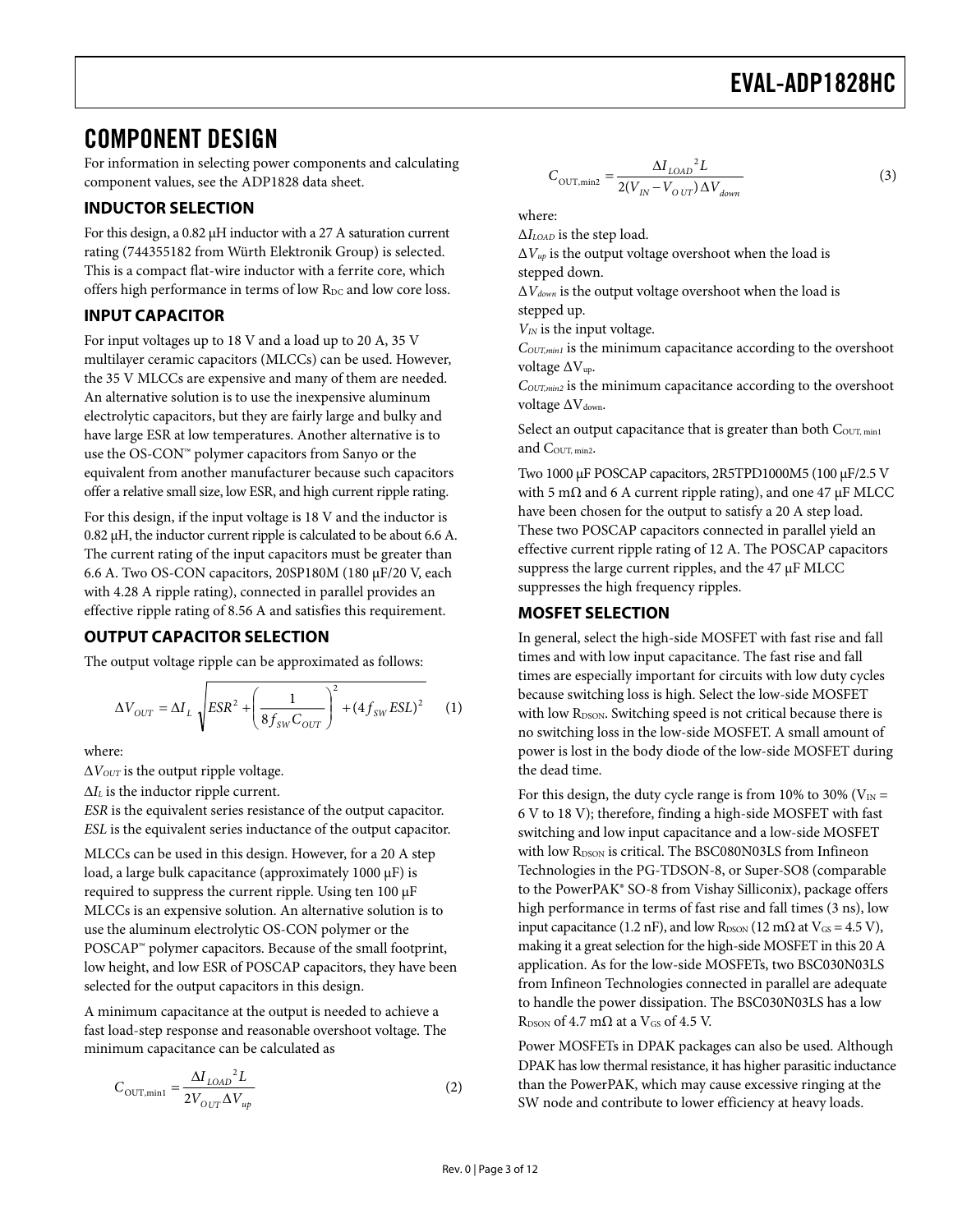### <span id="page-3-0"></span>**SOFT START**

The soft start period is given by the following equation:

$$
C_{SS} = 8.015 \times t_{SS} \tag{4}
$$

where:

*CSS* is the soft start capacitance in microfarads.

 $t_{SS}$  is the soft start period in seconds.

A Css of 150 nF, which yields a 19 ms soft start period, is chosen for this design.

### **CURRENT LIMIT**

The external current-limit resistor can be calculated by the following equation:

$$
R_{CL} = \frac{\left(I_{LIMIT} + \frac{\Delta I_L}{2}\right)R_{DSON} - 38 \text{ mV}}{42 \text{ }\mu\text{A}}
$$
(5)

where:

*ILIMIT* is the output limit current. Δ*IL* is the ripple current in the inductor. *RDSON* is the on resistance of the low-side MOSFET. −38 mV is the CSL threshold voltage.

ΔIL can be approximated by

$$
\Delta I_L = \frac{V_{OUT}(1 - D)}{f_{SW} \times L} \tag{6}
$$

where:

*D* is the duty cycle.

*L* is the inductance of the inductor.

In this design,  $R_{DSON}$  of the MOSFET BSC030N03LS is 4.7 m $\Omega$ at a V<sub>GS</sub> of 4.5 V. Two BSC030N03LS MOSFETs in parallel yields an effective R<sub>DSON</sub> of 2.35 m $\Omega$ . Because L is chosen to be 0.82  $\mu$ H,  $\Delta I_L$  is calculated to be 6.6 A with a V<sub>IN</sub> of 18 V. If  $I_{LIMIT}$  is set to 25 A, R<sub>CL</sub> is calculated to be 1.33 kΩ. Keep in mind that the R<sub>DSON</sub> of the MOSFET can vary by more than 25% from part to part, and by more than 50% over the temperature range; therefore,

the actual current limit can vary by more than 50% from part to part over the temperature range. For more information on this topic or if accurate current-limit sensing is needed, see the ADP1828 data sheet.

### **SWITCHING NOISE AND OVERSHOOT REDUCTION**

An RC snubber can be added between SW and PGND to reduce noise and ringing at the SW node and at the drains of the external MOSFETs. In this design, an RC snubber is added with an RSNUB of 3.01  $\Omega$  and a C<sub>SNUB</sub> of 1.2 nF. Gate resistors can be added to reduce overshoot voltage at the drains of the MOSFETs. For more information, see the ADP1828 data sheet.

### **COMPENSATION DESIGN**

Type III compensation is used in this design because each of the output POSCAP capacitors has a low ESR of 5 mΩ. For information on calculating the compensation component values, refer to the ADP1828 data sheet.



Figure 2. Type III Compensation

The compensation values for this evaluation board have been optimized as follows:

 $R_{FF}$  = 7.5 k $\Omega$  $C_{FF}$  = 680 pF  $R_z = 20 k\Omega$  $C_I = 5.6$  nF  $C_{HF}$  = 33 pF  $R_{TOP} = 20 k\Omega$  $R_{\text{ROT}} = 10 \text{ k}\Omega$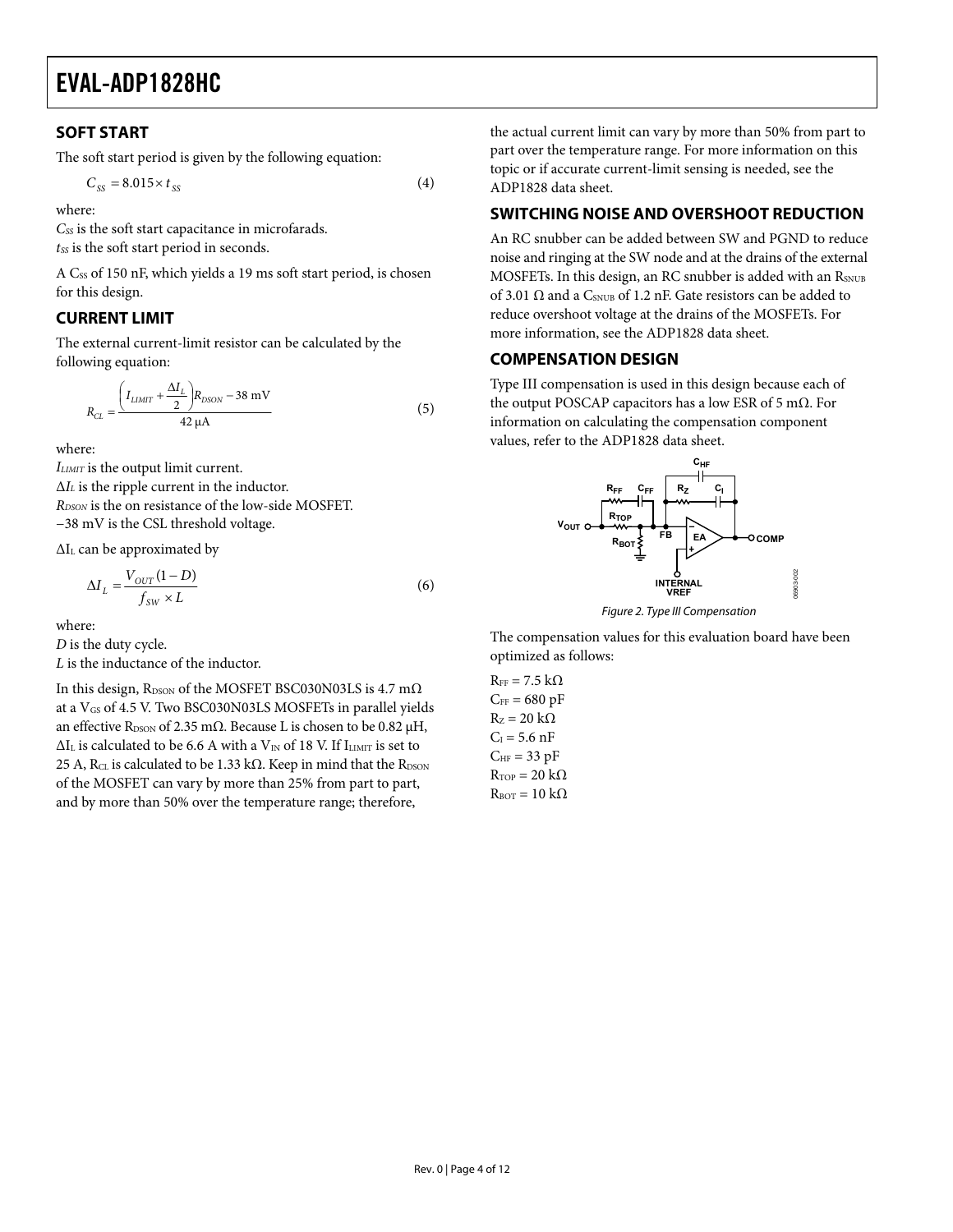<span id="page-4-0"></span>





Figure 5. Soft Start into Precharged Load







Figure 8. Inductor Current Waveform,  $V_{IN} = 12$  V, No Load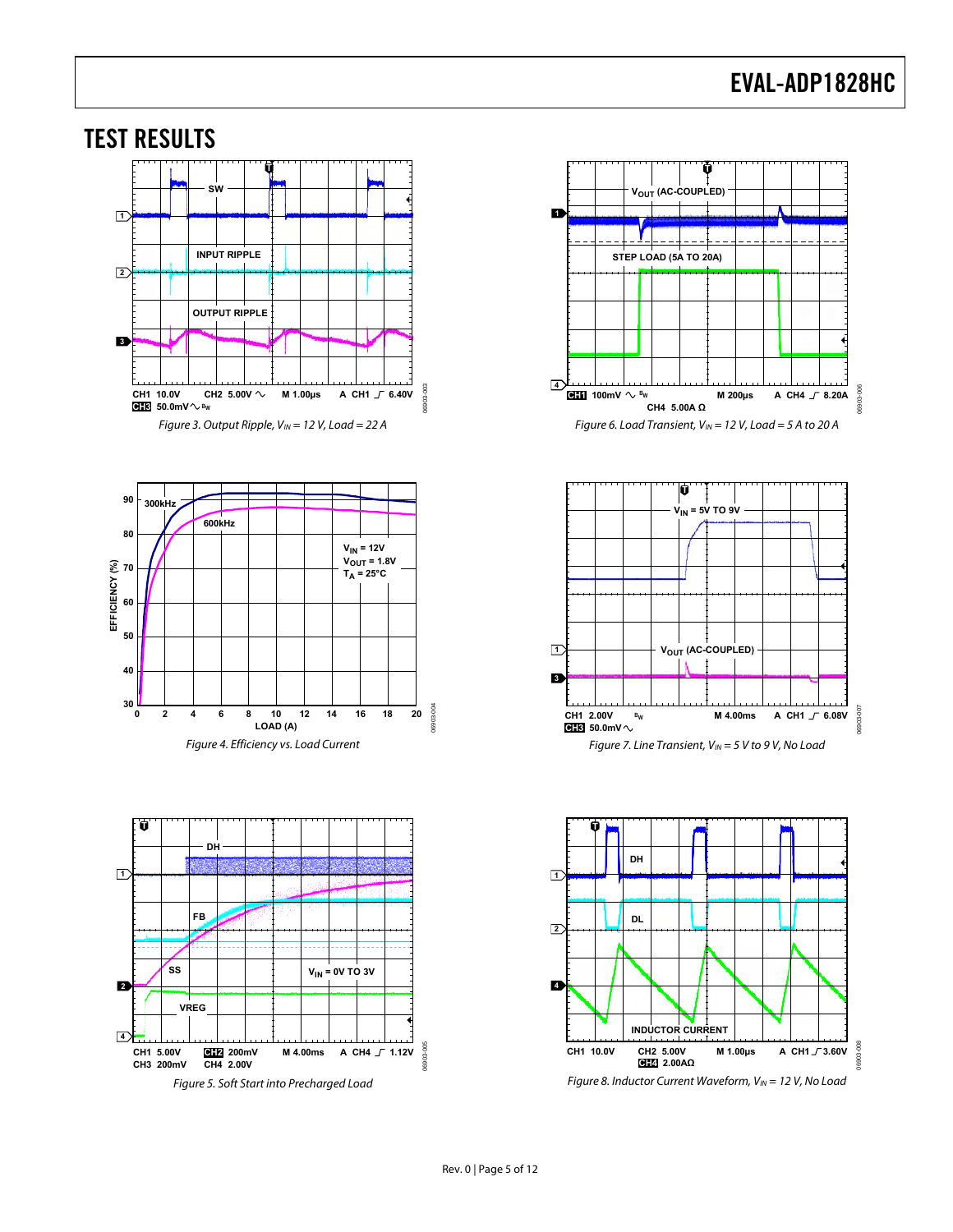



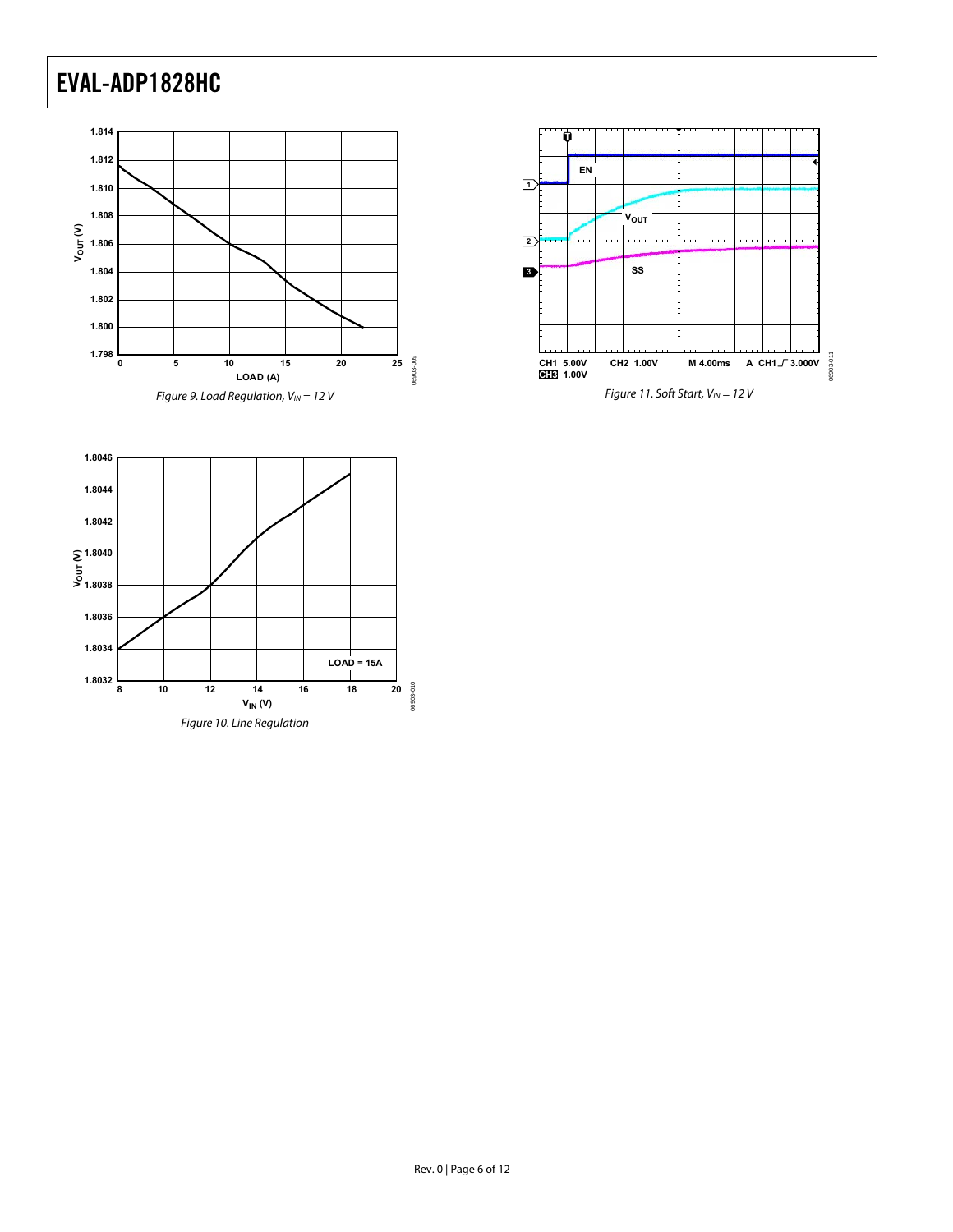#### <span id="page-6-0"></span>**EVALUATION BOARD OPERATING INSTRUCTIONS**

- 1. Connect Jumper JP3 to the on position to enable the ADP1828.
- 2. Do not connect Jumper J7 ( $V_{IN}$  to VREG).
- 3. Connect Jumper JP2 (FREQ) to the 300 kHz position.
- 4. Connect Jumper J11 (SYNC) to GND (that is, if SYNC is not used). If SYNC is used, connect SYNC to an external clock or CLKOUT from another ADP1828.
- 5. Connect Jumper JP1 (CLKSET) to high, which sets CLKOUT to 2× the internal oscillator frequency and in phase with the oscillator, or to low, which sets CLKOUT to  $1 \times$  the oscillator frequency and  $180^\circ$  out of phase.
- 6. Connect the positive terminal of the input power supply to the input terminal, J8.
- 7. Connect the load to the V<sub>OUT</sub> terminal, J13.

#### **Table 1. Jumper Descriptions**

| <b>Jumper</b> | <b>Description</b>                                                                                                                                                      | <b>Function</b>                                                                                       |
|---------------|-------------------------------------------------------------------------------------------------------------------------------------------------------------------------|-------------------------------------------------------------------------------------------------------|
| JP1           | CLKSET. Clock set input.                                                                                                                                                | CLKSET = high sets CLKOUT to $2 \times f_{\text{osc}}$<br>CLKSET = low sets CLKOUT to $1 \times$ fosc |
| JP2           | Frequency selection. Connect to VREG for $f_{SW} = 600$ kHz.                                                                                                            | VREG: $f_{sw} = 600$ kHz<br>$GND: fsw = 300 kHz$                                                      |
| JP3           | EN. Connect to the on position to enable the ADP1828.                                                                                                                   | $EN =$ on enables ADP1828<br>$EN = off$ disables ADP1828                                              |
| J7            | VREG to $V_{\text{IN}}$ . Do not connect this jumper when $V_{\text{IN}}$ is more than 5.5 V.                                                                           | Short VREG to V <sub>IN</sub> when V <sub>IN</sub> is less than 5.5 V                                 |
| J11           | SYNC. Connect SYNC to GND if the SYNC function is not used. If SYNC is used.<br>connect SYNC to an external clock or to the CLKOUT from another ADP1828.                | Synchronization                                                                                       |
| J9            | 12 V supply from the disk drive connector. Short this jumper if the 12 V input supply<br>comes from the disk drive connector. Do not short 19 and 110 at the same time. | 12 V supply from disk drive                                                                           |
| J10           | 5 V supply from the disk drive connector. Short this jumper if the 5 V input supply<br>comes from the disk drive connector. Do not short J9 and J10 at the same time.   | 5 V supply from disk drive                                                                            |

#### **Table 2. Evaluation Board Operating Conditions**

| <b>Parameter</b>      | Condition                                                                  |
|-----------------------|----------------------------------------------------------------------------|
| <b>V<sub>IN</sub></b> | Input range $10V$ to $18V$ .                                               |
| <b>VOUT</b>           | $V_{\text{OUT}} = 1.8 V$ at 20 A.                                          |
| fsw                   | Switching frequency is set to 300 kHz.                                     |
| Maximum Step Load     | 0 A to 20 A. This design can handle a 0 A to 20 A step load at the output. |

#### **Table 3. Temperature of the Power Components[1](#page-11-1), [2](#page-11-2)**

| ADP1828 | Inductor       | High-Side MOSFET<br>(Würth Elektronik, 744355182)   (Infineon Technologies, BSC080N03LS) | <b>Low-Side MOSFETs</b><br>$\mid$ (Infineon Technologies, 2 $\times$ BSC030N03LS) |
|---------|----------------|------------------------------------------------------------------------------------------|-----------------------------------------------------------------------------------|
| 61°C    | $65^{\circ}$ C | 87°C                                                                                     | 76°C                                                                              |

<sup>1</sup> After the evaluation board ran for 30 minutes at a 20 A load, the surface temperatures of the power components were measured with an infrared thermometer.<br><sup>2</sup> V… – 12 V エ – 25°C  $2 V_{IN} = 12 V$ , T<sub>A</sub> = 25°C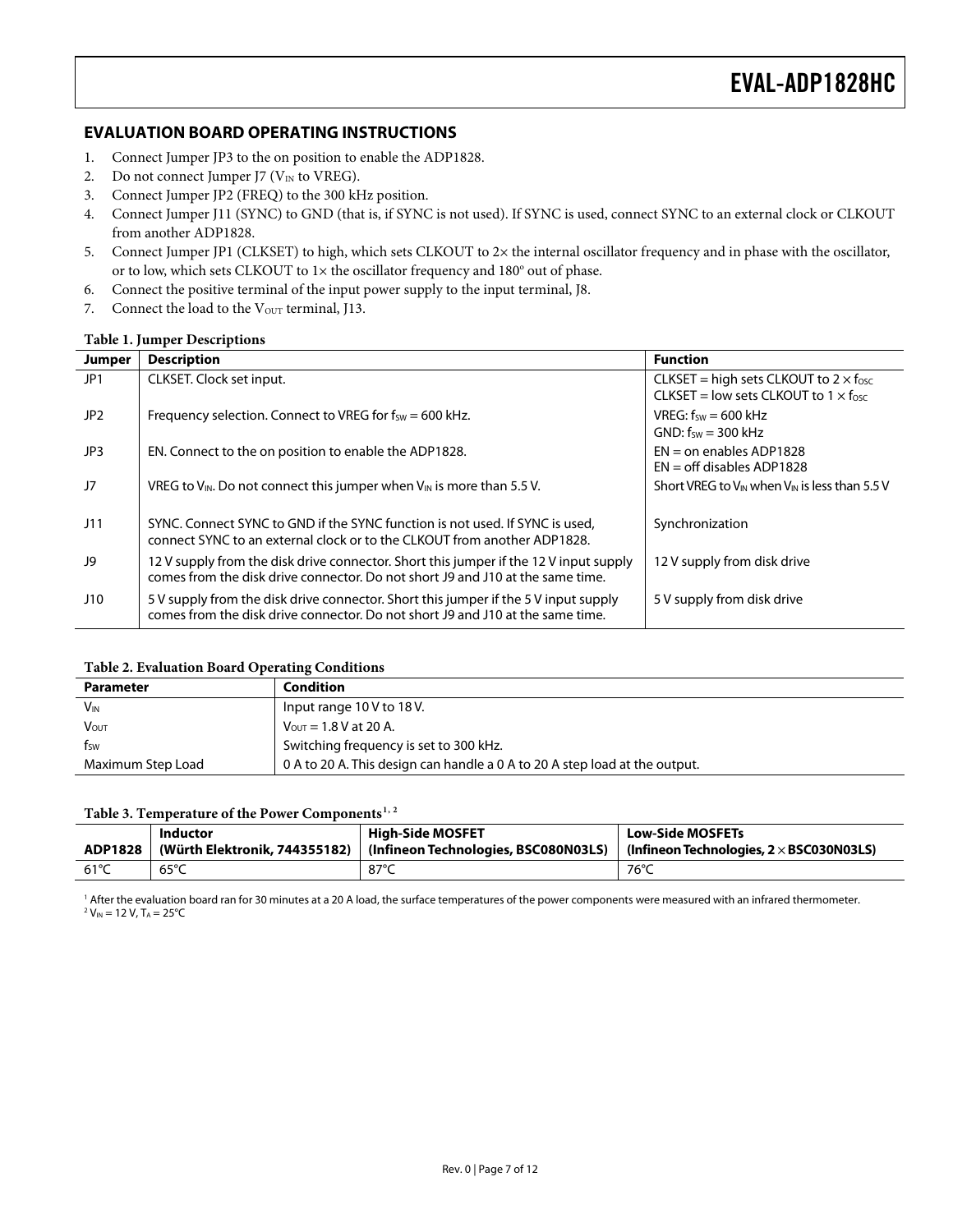#### **Table 4. Miscellaneous Information**

| <b>Parameter</b>                                          | Comment                                                                                                                                                                                                                                                                                                                                                                                                                                                             |
|-----------------------------------------------------------|---------------------------------------------------------------------------------------------------------------------------------------------------------------------------------------------------------------------------------------------------------------------------------------------------------------------------------------------------------------------------------------------------------------------------------------------------------------------|
| Switching Frequency, fsw                                  | The switching frequency, fsw, is set to 300 kHz (Jumper JP2) on the evaluation board.<br>If a different f <sub>sw</sub> is desired, the compensation and the power components need to be<br>recalculated. If a fsw other than 300 kHz or 600 kHz is desired, a resistor, R13, can be<br>soldered onto the PCB to select any frequency between 300 kHz and 600 kHz.                                                                                                  |
| Power MOSFETs: PG-TDSON-8 (Super-SO8) or<br>PowerPAK SO-8 | The footprint for the power MOSFETs is laid out to fit both the PowerPAK SO-8 and the<br>standard SO-8 package. The board is laid out to fit two MOSFETs for the top side and two<br>for the bottom side. Only one high-side MOSFET is fitted on the evaluation board.                                                                                                                                                                                              |
| Inductor                                                  | The footprint for the inductor is laid out to fit inductors smaller or larger than the on-<br>board inductor.                                                                                                                                                                                                                                                                                                                                                       |
| <b>VREG and V<sub>IN</sub></b>                            | For input voltages less than 5.5 V, the user can connect Jumper J7 by shorting VREG to VIN.                                                                                                                                                                                                                                                                                                                                                                         |
| <b>Snubber Circuit</b>                                    | A snubber RC circuit, R <sub>SNUB</sub> and C <sub>SNUB</sub> , is laid out on the evaluation board to help<br>reduce switching noise and ringing at the SW node. The user can remove this RC<br>snubber or try different RC values for a particular application. Note that the RC snubber<br>dissipates power and slightly reduces the overall efficiency, generally in the range of<br>$0.1\%$ to 0.5%.                                                           |
| <b>Gate Resistors</b>                                     | The dummy 0 $\Omega$ gate resistors, R2, R3, R14, and R15, are provided on the evaluation<br>board for reducing overshoot voltage at the drains of the external MOSFETs. The user<br>can change these 0 $\Omega$ resistors to different values (generally in the range of 1 $\Omega$ to<br>$5 \Omega$ ) to achieve the desired reduction in overshoot voltage. Keep in mind that the<br>gate resistor dissipates power and slightly reduces the overall efficiency. |
| Capacitor C22                                             | A ceramic capacitor, C22, is placed very close to the drain of the high-side MOSFET.<br>This capacitor, typically 0.1 µF to 1 µF, helps reduce input impedance during high<br>frequency transients. C22 is not assembled on the evaluation board. The user can<br>add this capacitor if needed for a particular application.                                                                                                                                        |
| Voltage Divider                                           | If a different output voltage other than 1.8 V is desired, the user needs to change the<br>voltage feedback divider, R7 and R8, and rework the compensation component<br>values as well as possibly the input and output capacitances.                                                                                                                                                                                                                              |

#### **Table 5. Suggestions of Power Components for Other Configurations**

<span id="page-7-1"></span><span id="page-7-0"></span>

| $V_{IN}$ Range | ັບບ<br><b>Vout</b><br>Range | Output<br>Current | <b>Inductor</b>                            | <b>High-Side</b><br><b>MOSFETs<sup>1</sup></b> | <b>Low-Side</b><br><b>MOSFETs</b> <sup>1</sup> | <b>Input</b><br>Capacitors <sup>2</sup> | Output<br>Capacitors <sup>3</sup>                   |
|----------------|-----------------------------|-------------------|--------------------------------------------|------------------------------------------------|------------------------------------------------|-----------------------------------------|-----------------------------------------------------|
| 6 V to 18 V    | $1.2$ V to $5$ V            | 8 A to 13 A       | 1 $\mu$ H <sup>4</sup><br><b>HC7-1R0-R</b> | BSC080N03LS                                    | BSC030N03LS                                    | $2 \times 20$ SP180M                    | 2R5TPD1000M5<br>$+22 \mu F/6.3 V/X5R$               |
| 6 V to 18 V    | 1.2 V to 5 V                | 13 A to 22 A      | $0.82 \mu H^{5}$<br>744355182              | BSC080N03LS                                    | $2 \times$<br>BSC030N03LS                      | $2 \times 20$ SP180M                    | $2 \times$<br>2R5TPD1000M5<br>$+47 \mu F/6.3 V/X5R$ |
| 6 V to 18 V    | 1.2 V to 5 V                | 22 A to 27 A      | $0.47 \mu H^{5}$<br>744355147              | $2 \times$<br>BSC080N03LS                      | $2 \times$<br>BSC030N03LS                      | $3 \times 20$ SP180M                    | 3x<br>2R5TPD1000M5<br>$+47 \mu F/6.3 V/X5R$         |

1 MOSFETS are from Infineon Technologies. 2 Input capacitors are the OS-CON type from Sanyo. 3 Output capacitors are the POSCAP type from Sanyo.

4 From Coiltronics.

5 From Würth Elektronik Group.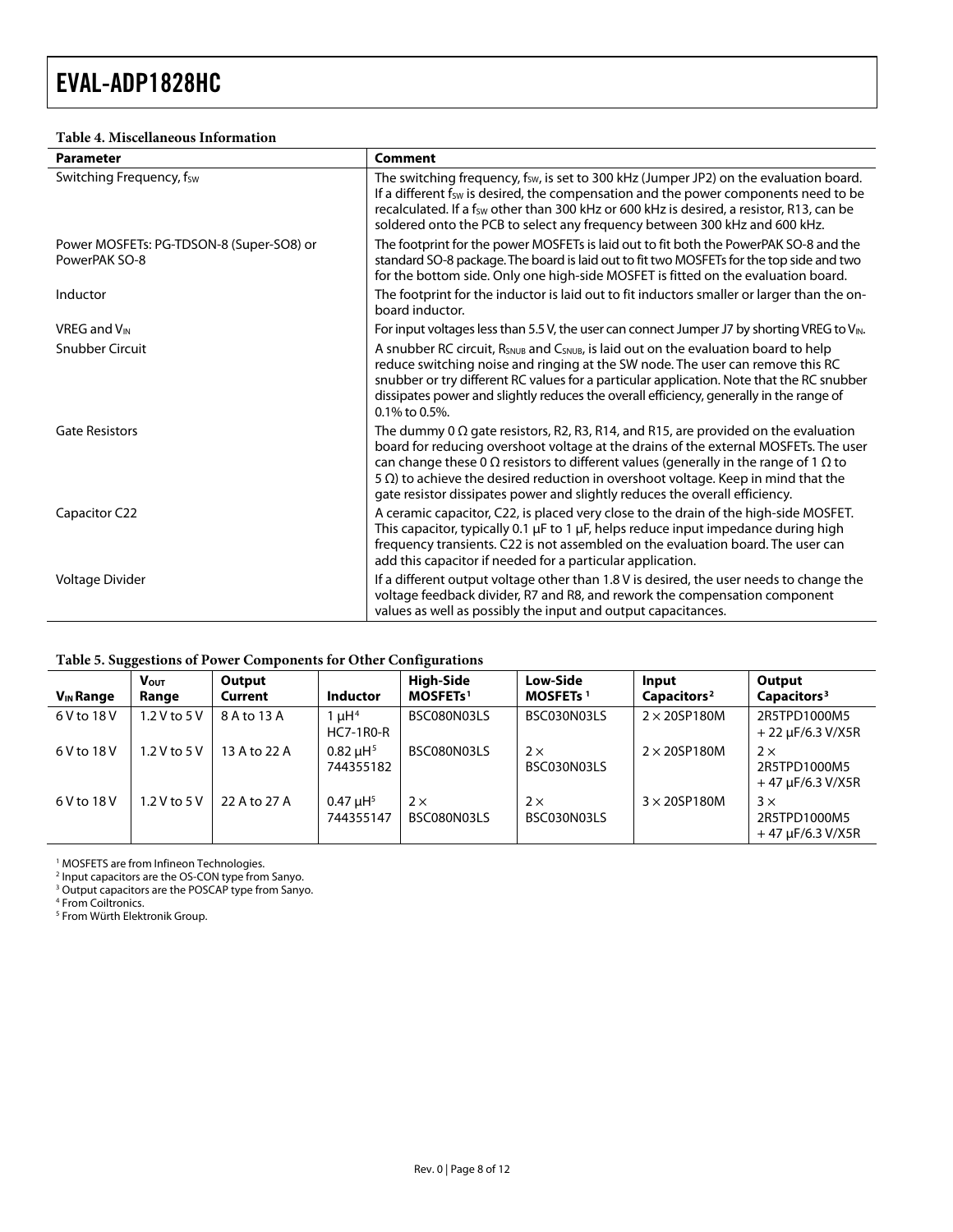### <span id="page-8-0"></span>EVALUATION BOARD SCHEMATIC



Rev. 0 | Page 9 of 12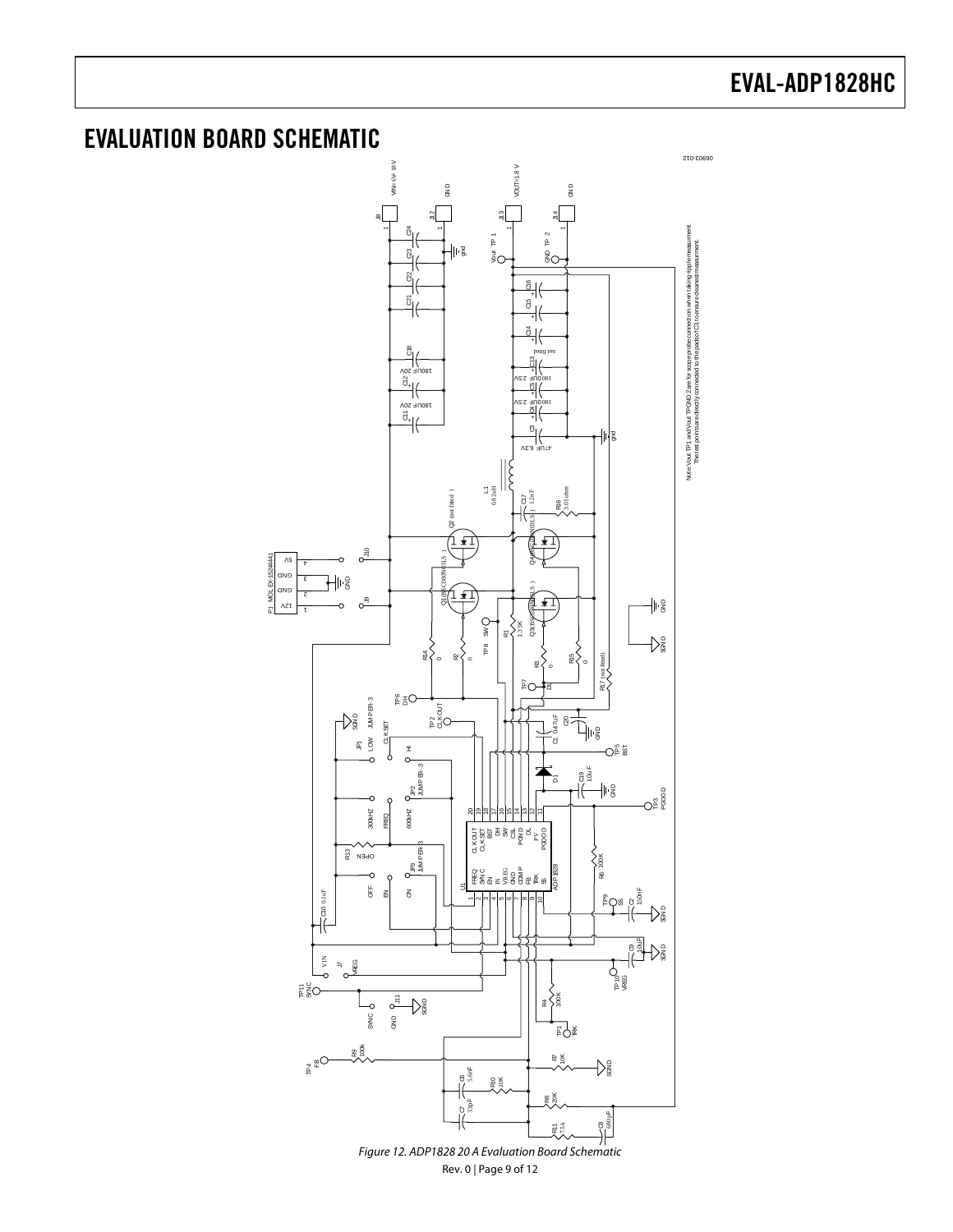### <span id="page-9-0"></span>EVALUATION BOARD LAYOUT



Figure 13. Silkscreen Layer



Figure 14. Top Layer



 $\overline{\bullet}$  $016$ Figure 16. Third Layer (GND Layer)

06903-016



Figure 17. Bottom Layer



06903-013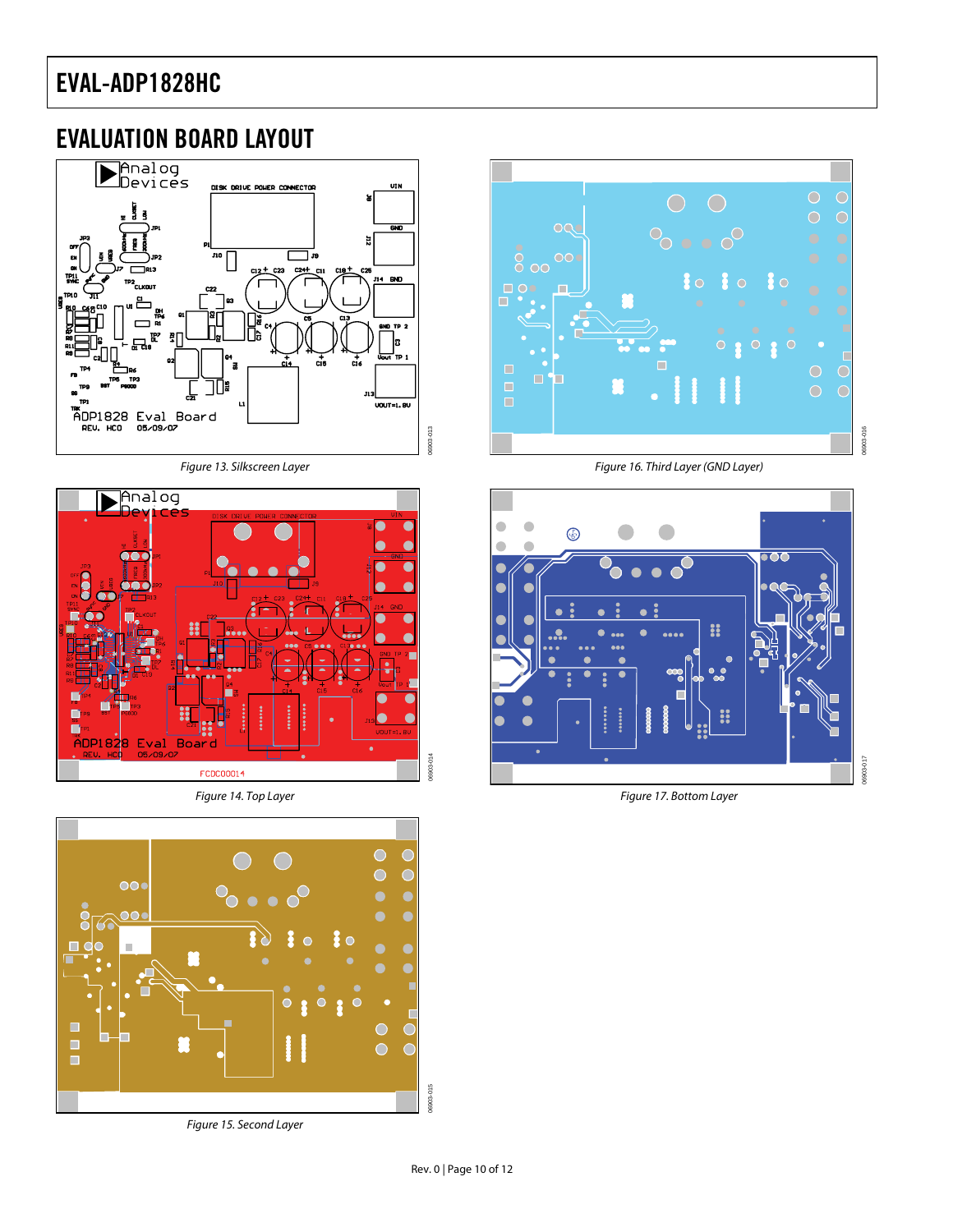# <span id="page-10-0"></span>ORDERING INFORMATION

### **BILL OF MATERIALS**

**Table 6. Component Listing** 

| Item         | Qty            | <b>Designator</b>                                                                        | <b>Description</b>                                                                    | <b>Manufacturer</b>          | Part No.                             |
|--------------|----------------|------------------------------------------------------------------------------------------|---------------------------------------------------------------------------------------|------------------------------|--------------------------------------|
| $\mathbf{1}$ | $\overline{2}$ | C11, C12                                                                                 | Capacitor, OS-CON, 180 µF, 20 V, 4.28 A                                               | Sanyo                        | 20SP180M                             |
| 2            | 2              | C4, C5                                                                                   | Capacitor, POSCAP, 1000 μF, 2.5 V, 6 A, 5 mΩ                                          | Sanyo                        | 2R5TPD1000M5                         |
| 3            | 1              | C <sub>3</sub>                                                                           | Capacitor, ceramic, 47 µF, 6.3 V, X5R, 1206                                           | Murata                       | GRM31CR60J476ME19                    |
| 4            | 1              | C <sub>1</sub>                                                                           | Capacitor, ceramic, 0.47 µF, 10 V, X5R, 0603                                          | Taiyo Yuden<br>Murata        | LMK107BJ474MA-T<br>GRM188R61A474KA61 |
| 5            | 1              | C10                                                                                      | Capacitor, ceramic, 0.1 µF, 6.3 V, X5R, 0603                                          | Vishay                       | VJ0603Y104MXQ                        |
| 6            | 4              | R <sub>2</sub> , R <sub>3</sub> ,<br>R <sub>14</sub> , R <sub>15</sub>                   | Resistor (dummy), 0 Ω, 1/10 W, 1%, 0603                                               | Vishay                       | CRCW06030R00F                        |
| 7            | 1              | R <sub>8</sub>                                                                           | Resistor, 20 kΩ, 1/10 W, 1%, 0603                                                     | Vishay                       | CRCW06032002F                        |
| 8            | 1              | R <sub>7</sub>                                                                           | Resistor, 10 kΩ, 1/10 W, 1%, 0603                                                     | Vishay                       | CRCW06031002F                        |
| 9            | 1              | R <sub>11</sub>                                                                          | Resistor, 7.5 kΩ, 1/10 W, 1%, 0603                                                    | Vishay                       | CRCW06037501F                        |
| 10           | $\mathbf{1}$   | R <sub>10</sub>                                                                          | Resistor, 20 kΩ, 1/10 W, 1%, 0603                                                     | Vishay                       | CRCW06032002F                        |
| 11           | 3              | R4, R6, R9                                                                               | Resistor, 100 k $\Omega$ , 1/10 W, 1%, 0603                                           | Vishay                       | CRCW06031003F                        |
| 13           | $\mathbf{1}$   | R <sub>16</sub>                                                                          | Resistor, 3.01 $\Omega$ , 0805 (snubber)                                              | Vishay                       | CRCW08053R01F                        |
| 14           | $\mathbf{1}$   | R1                                                                                       | Resistor, 1.33 k $\Omega$ , 1/10 W, 1%, 0603 (current-limit resistor)                 | Vishay                       | CRCW06031331F                        |
| 15           | $\mathbf{1}$   | C <sub>2</sub>                                                                           | Capacitor, ceramic, 150 nF, 16 V, X7R, 0603                                           | Vishay                       | VJ0603Y154KXJA                       |
| 16           | $\mathbf{1}$   | C <sub>8</sub>                                                                           | Capacitor, ceramic, 680 pF, 0603                                                      | Vishay                       | VJ0603Y681KXXA                       |
| 17           | $\mathbf{1}$   | C <sub>7</sub>                                                                           | Capacitor, ceramic, 33 pF, 0603                                                       | Vishay                       | VJ0603A330KXXA                       |
| 18           | $\mathbf{1}$   | C6                                                                                       | Capacitor, ceramic, 5.6 nF, 0603                                                      | Vishay                       | VJ0603Y562KXXA                       |
| 19           | 2              | C9, C19                                                                                  | Capacitor, ceramic, 1.0 µF, 10 V, X5R, 0603                                           | Taiyo Yuden<br>Murata        | LMK107BJ105MK-T<br>GRM185R61A105KE36 |
| 21           | 1              | C17                                                                                      | Capacitor, ceramic, 1.2 nF, 0805 (snubber)                                            | Vishay                       | VJ0805Y122KXXA                       |
| 22           | 1              | L1                                                                                       | Inductor 0.82 $\mu$ H, 27 A, 0.9 m $\Omega$ , HCA series                              | Würth<br>Elektronik<br>Group | 744355182                            |
| 23           | 1              | D <sub>1</sub>                                                                           | Schottky diode, 30 V, $V_F = 0.5$ V @ 30 mA, SOD323                                   | Vishay                       | BAT54WS                              |
| 24           | 1              | Q <sub>1</sub>                                                                           | Transistor, N-MOSFET, 30 V, Super-SO8, 12 mΩ @ 4.5 V, 30 A                            | Infineon<br>Technologies     | BSC080N03LS                          |
| 25           | 2              | Q3, Q4                                                                                   | Transistor, N-MOSFET, 30 V, Super-SO8, 4.7 mΩ @ 4.5 V, 30 A                           | Infineon<br>Technologies     | BSC030N03LS                          |
| 26           | $\mathbf{1}$   | P <sub>1</sub>                                                                           | Disk drive power connector                                                            | Molex Inc.                   | 15244441                             |
| 27           | 3              | JP1, JP2, JP3                                                                            | 3-terminal jumpers, 0.1" spacing                                                      | Any                          |                                      |
| 28           | 1              | J11                                                                                      | 2-terminal jumper, 0.1" spacing                                                       | Any                          |                                      |
| 29           | 13             | TP1, TP2, TP3, TP4,<br>TP5, TP6, TP7, TP8,<br>TP9, TP10, TP11,<br>VOUT TP 1,<br>GND TP 2 | Test points for VREG, SW, DH, DL, TRK, SS, PGOOD, BST,<br>FB, SYNC, CLKOUT, GND, VOUT | Any                          | 40 mil (1 mm)<br>through hole        |
| 30           | 1              | U1                                                                                       | DUT, 20-lead QSOP                                                                     | Analog<br>Devices            | ADP1828                              |